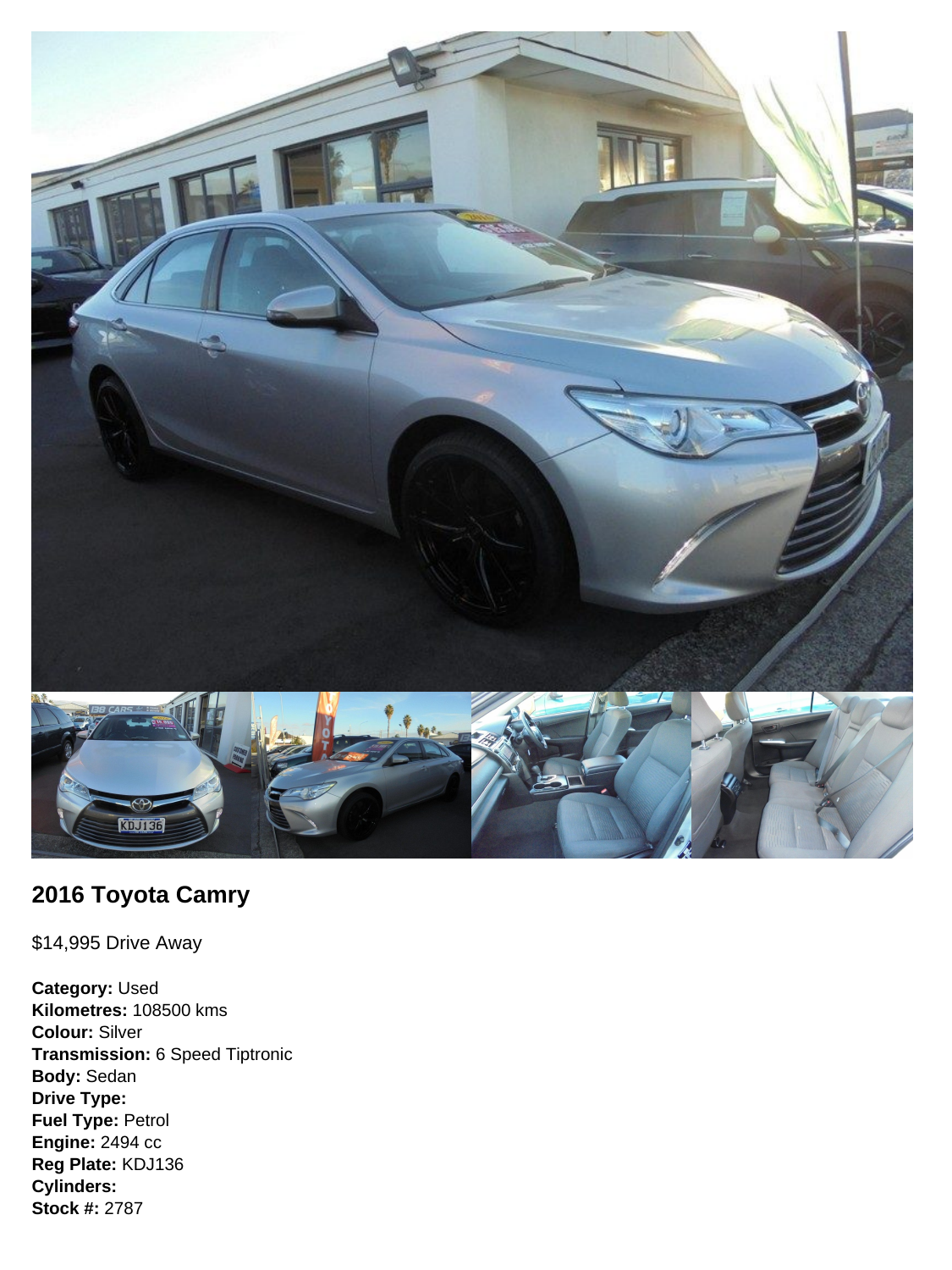**VIN:**

**Dealer: 138 Cars Address:** 138 Great South Rd, Otahuhu Auckland 1062 **Phone:** (09) 270 0139

## **Dealer Comments**

Mint NZ new Camry, new alloys and tyres

Safety features

Crash avoidance features

Active assistance: Seat belt interlock reminder. Braking: Antilock (ABS) brakes; Electronic brakeforce distribution (EBD); Emergency brake assist. Stability: Electronic stability control (ESC); Traction control. Visibility and lighting: Automatic headlights; Daytime running lamps; Rear vision camera.

Crash protection features

Airbags: Front airbag, driver; Front airbag, passenger; Head protecting side airbags, front seats; Head protecting side or torso/head combination airbags (second row seats); Knee airbag, driver; Torso and head protecting side airbags, front seats; Torso protecting side airbags, front seats. Restraints: Head restraints for all seats; ISOFIX child restraint anchorages. Seatbelts: 3-point seat belts in all seating positions.

\* If the price does not contain the notation that it is "Drive Away No More to Pay", the price may not include additional costs, such as stamp duty and other government charges. Please confirm price and features with the seller of the vehicle.